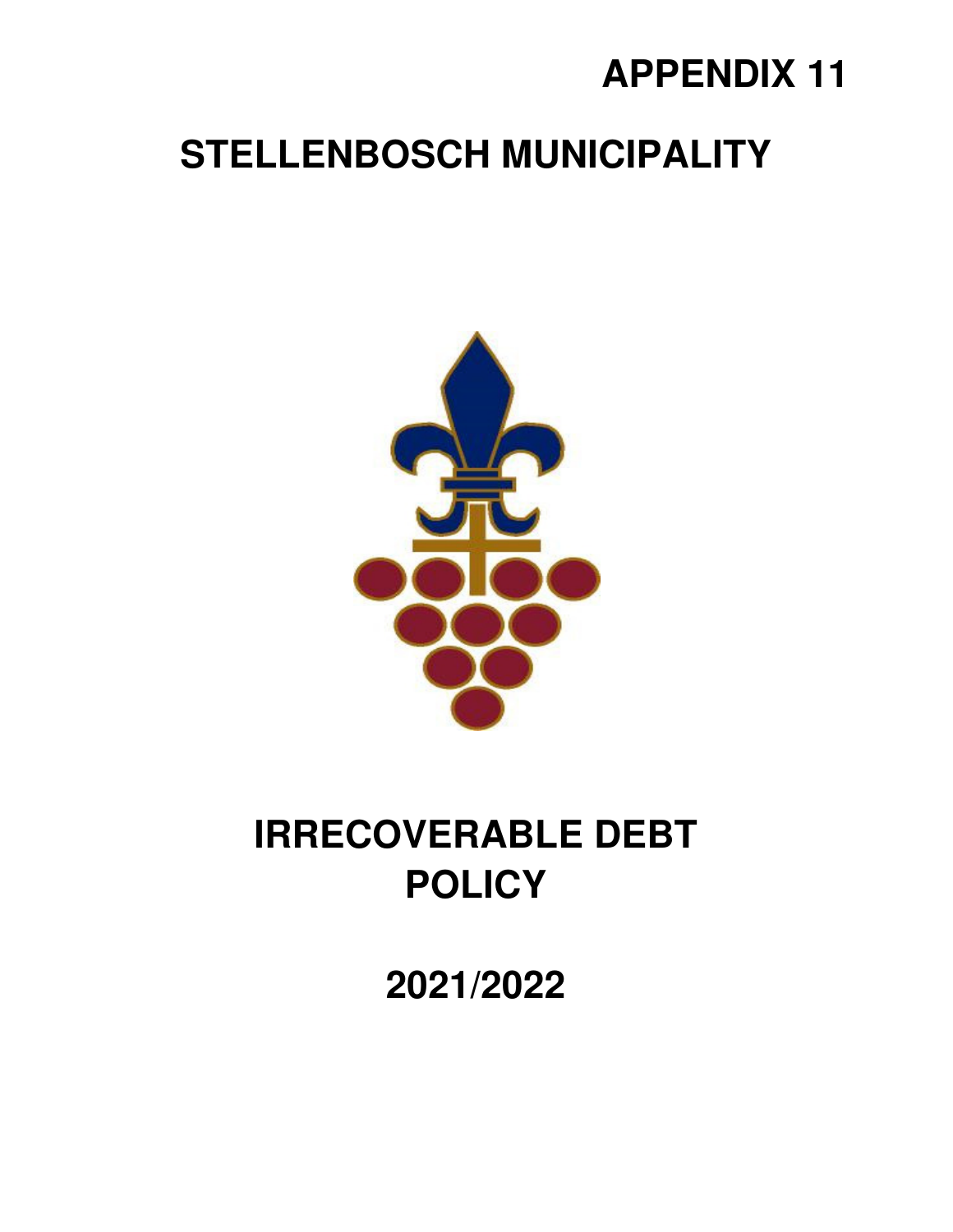

### **STELLENBOSCH MUNICIPALITY IRRECOVERABLE DEBT POLICY**

### **TABLE OF CONTENTS**

| . . |
|-----|
|-----|

|    | <b>PREAMBLE</b>                      |   |
|----|--------------------------------------|---|
| 1. | Requirements before writing-off debt | 2 |
| 2. | <b>Bad Debt Recovered</b>            | 2 |
| 3. | Thresholds for writing-off of debt   | 2 |
| 4. | Provision for irrecoverable debt     | 2 |
| 5. | Rescission of Judgments              | 2 |
| 6. | <b>Short Title</b>                   | 3 |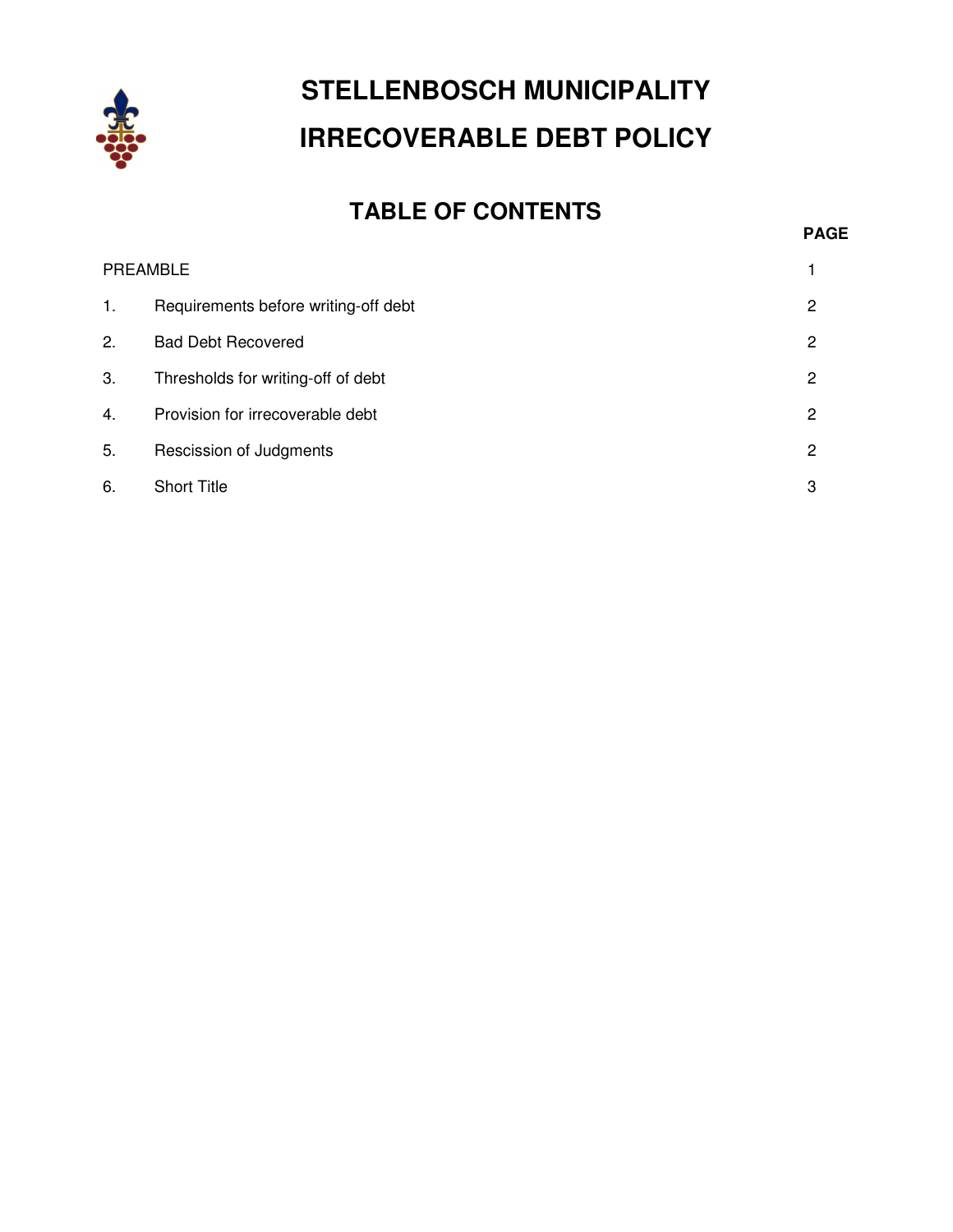#### **PREAMBLE**

The Stellenbosch Municipal Council accepts and acknowledges its Constitutional duties and mandate towards the community/consumers of Stellenbosch Municipality (WC024).

Council further acknowledges that in order to deliver services in a sustainable manner, that same be managed in terms of Council's Credit Control and Debt Collection Policy having due regard of its limited financial resources and the need to manage cash flows.

Council therefore is aware of its duty to prepare financial statements that gives a true reflection of the financial position for a given period.

In order to give effect to the foregoing, the Council of Stellenbosch Municipality has adopted a policy relating to the management of irrecoverable debt as set out hereinafter.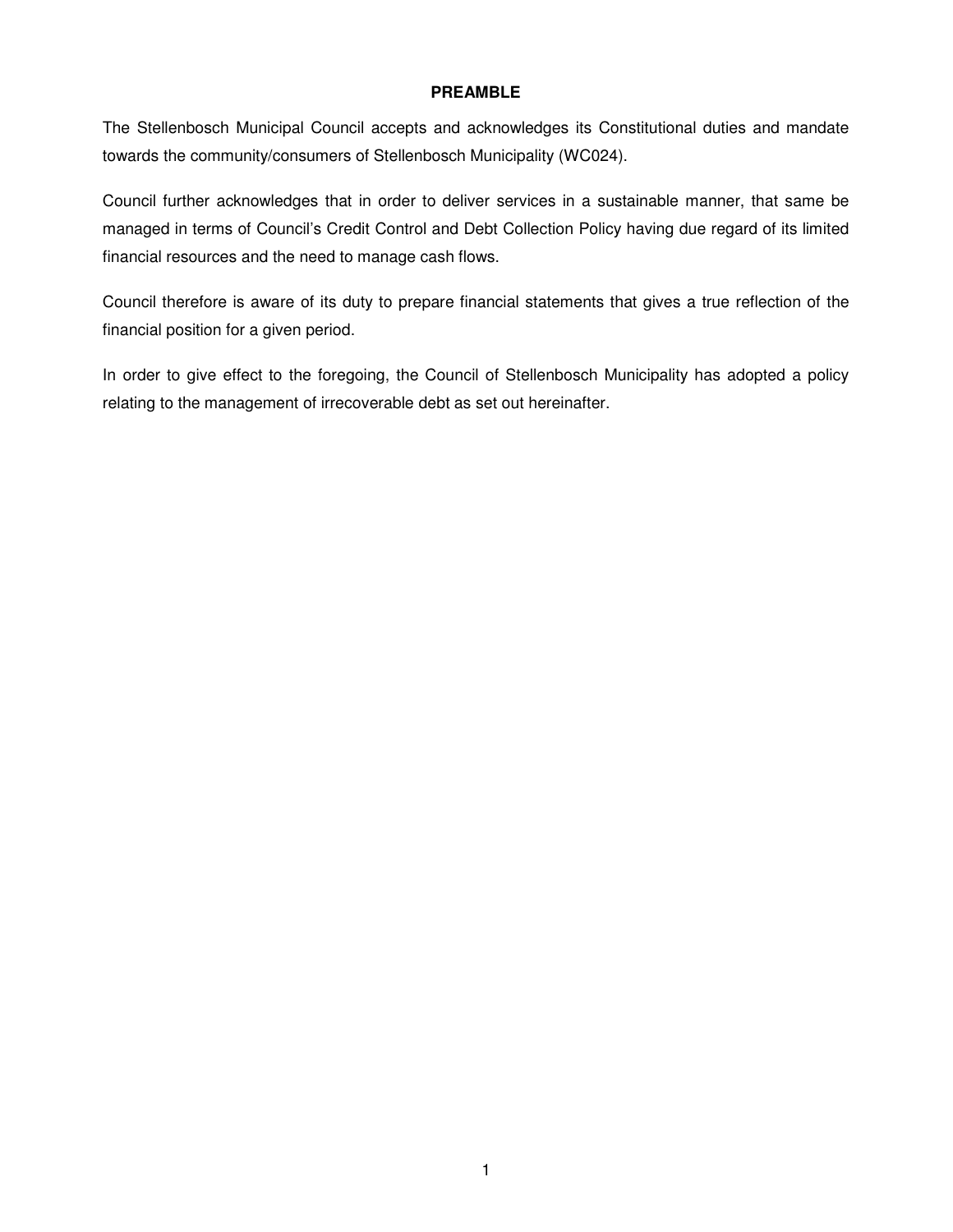#### **1. Requirements before writing-off debt**

All applicable actions as contained in the approved Credit Control and Debt Collection Policy of Stellenbosch Municipality must have been executed/implemented before any debt, owed to the Municipality for any reason whatsoever will be considered for writing-off. However, in special cases where the requirements in terms of the Municipality's Credit Control and Debt Collection Policy were impossible/impractical to implement, the administration must motivate such writeoff.

#### **2. Bad Debt Recovered**

Bad debt recovered after having been written-off will be treated in terms of the Municipality's Accounting Policy.

The approval of Council for the write-off of any debt does not mean that actions to recover the debt will be terminated. Conditionally, further actions may be instituted, depending on the costs involved. Should the debt be recovered, it will accordingly be recorded in the financial records of Council.

#### **3. Thresholds for writing-off of debt**

- 3.1 The writing-off of debt per individual case may be considered as follows:
	- (i) Above twenty thousand rand (R20 000) will be effected after Council approval.
	- (ii) Amounting to twenty thousand rand (R20 000) and below may be effected after motivation to and approval by the Chief Financial Officer (CFO) or his/her delegate.
	- (iii) Amounting to ten thousand rand (R10 000) and below may be effected after motivation to and approval by the Senior Manager: Revenue and Expenditure.
	- (iv) Amounting to five thousand rand (R5 000) and below may be effected after motivation to and approval by the Manager Revenue.
- 3.2 The writing-off of any interest (or part thereof) component of debt, providing that the debt excluding the interest component, is paid in full, may be considered as follows:
	- (i) Above one hundred thousand rand (R100 000) will be effected after Council approval.
	- (ii) Amounting to one hundred thousand rand (R100 000) and below may be effected after motivation to and approval by the Chief Financial Officer (CFO).
	- (iii) Amounting to five thousand rand (R5 000) and below may be effected after motivation to and approval by the Senior Manager Revenue and Expenditure or Manager Revenue.

#### **4. Provision for irrecoverable debt**

Provision for bad/irrecoverable debt will be dealt with in terms of the Municipality's Accounting Policy.

#### **5. Rescission of Judgments**

Stellenbosch Municipality will consider applications for the consent to rescission of judgments, obtained by the Stellenbosch Municipality for the recovering of debt, provided that the following conditions are applicable:

5.1 All outstanding debt accrued on all accounts of the said property have been settled in full, and